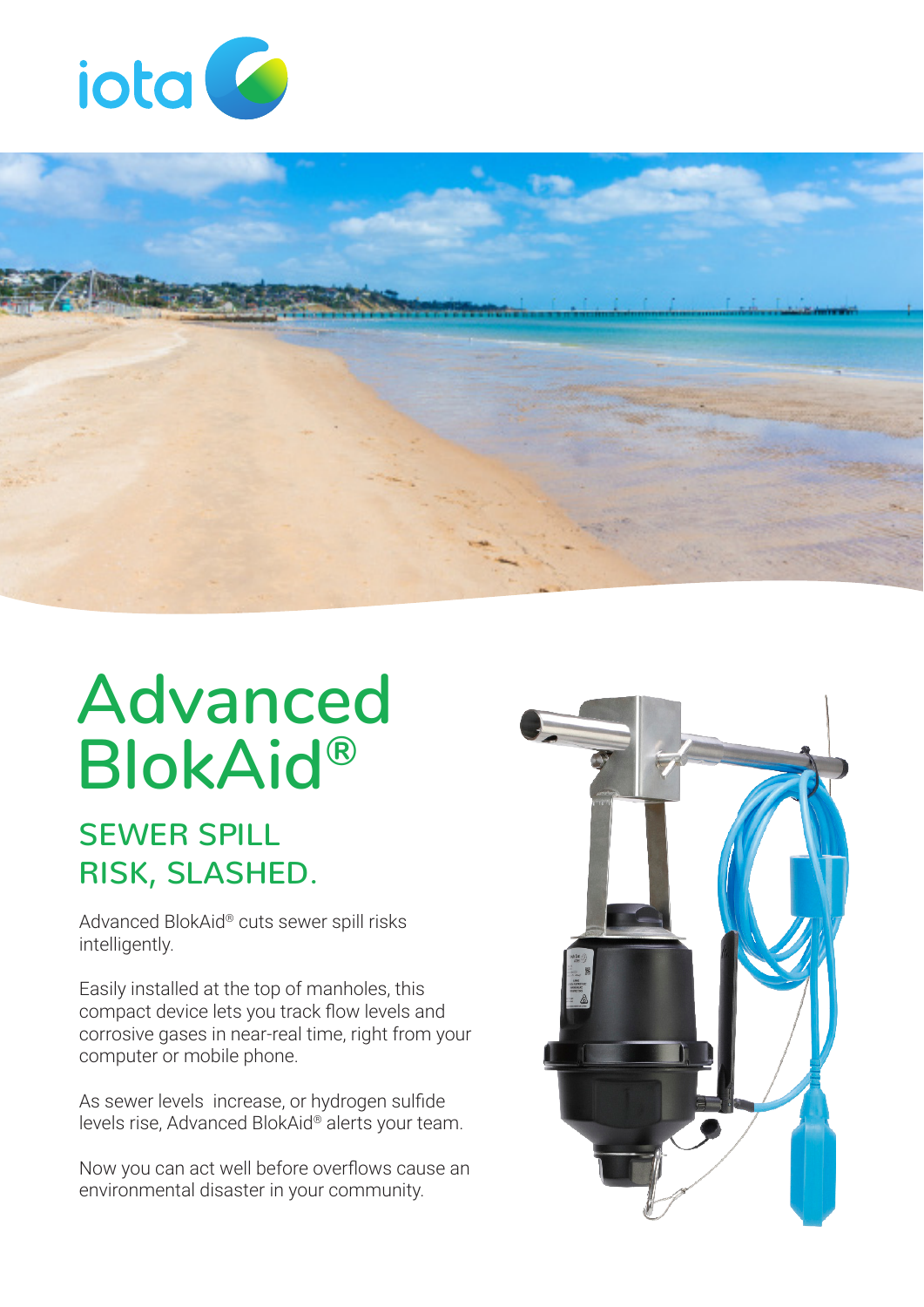# Track issues as they emerge

Advanced BlokAid® lets you see beneath the streets without leaving your office.

It tracks sewer levels and uses the data to derive flow rates in near-real time. It also monitors H2S levels to help you minimise odours and corrosion before they cause problems. You can see at a glance how your network's performing in that moment – and build a data history over time.

Now your teams can make better decisions on a daily basis, to prolong the life of your assets and protect your reputation within the community.

#### Remove blockages before they're a problem.



Real-time insights let you catch — and remove blockages as they arise.



Continuous derived flow-rate and H2S tracking delivers network-wide visibility, 24/7.



Easy-to-install, highly durable units are built for the long haul.

# Get alerts automatically

But what about the inevitable blockages and faults that occur in any sewer system?

Advanced BlokAid® lets you know about unexpected H2S and level rises as they happen, ahead of potentially costly overflow or backflow events.

Your team receives alerts by email, SMS and direct to an online portal or SCADA system. Each reading comes with critical time data, so you can see exactly what's happening, when.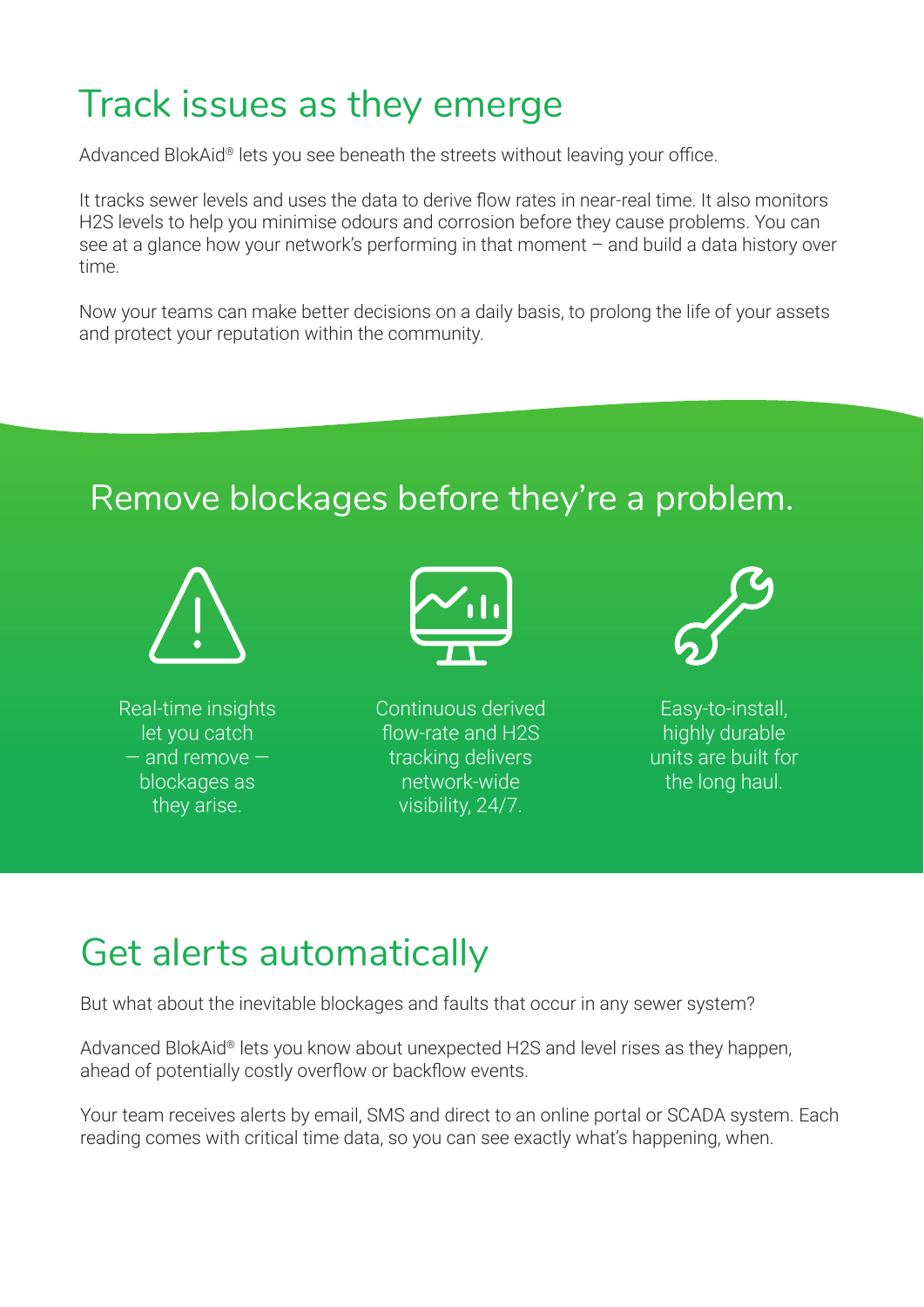Advanced BlokAid® gives us improved visibility of our sewer network… to more proactively manage and address issues.

**Terry Schubach** General Manager Customer Service Delivery at South East Water



## Prevent disaster

The data you'll collect with Advanced BlokAid® lets you understand, model and predict patterns within your network. That information allows you to make better decisions today, and more robust, accurate plans for the future.

It gives you the insight to plan regular sewer cleaning and maintenance much more efficiently and cost-effectively than before.

But it also positions you to act before acute problems become pollution. That gives you the potential to save on penalties, insurance premiums, and remedial works – and protect your environmental record and reputation within the community.

### Intelligent spill mitigation

At last you have the power to mitigate sewer spill risks day-to-day, across your whole network.

With Advanced BlokAid®, you can assess the potential for blockages, storm water infiltration, and corrosion issues that cause problems for your organisation or your customers – and act intelligently to preempt those impacts.

Take control of sewer spill risk reduction today, and safeguard the health of your communities and their local environments.